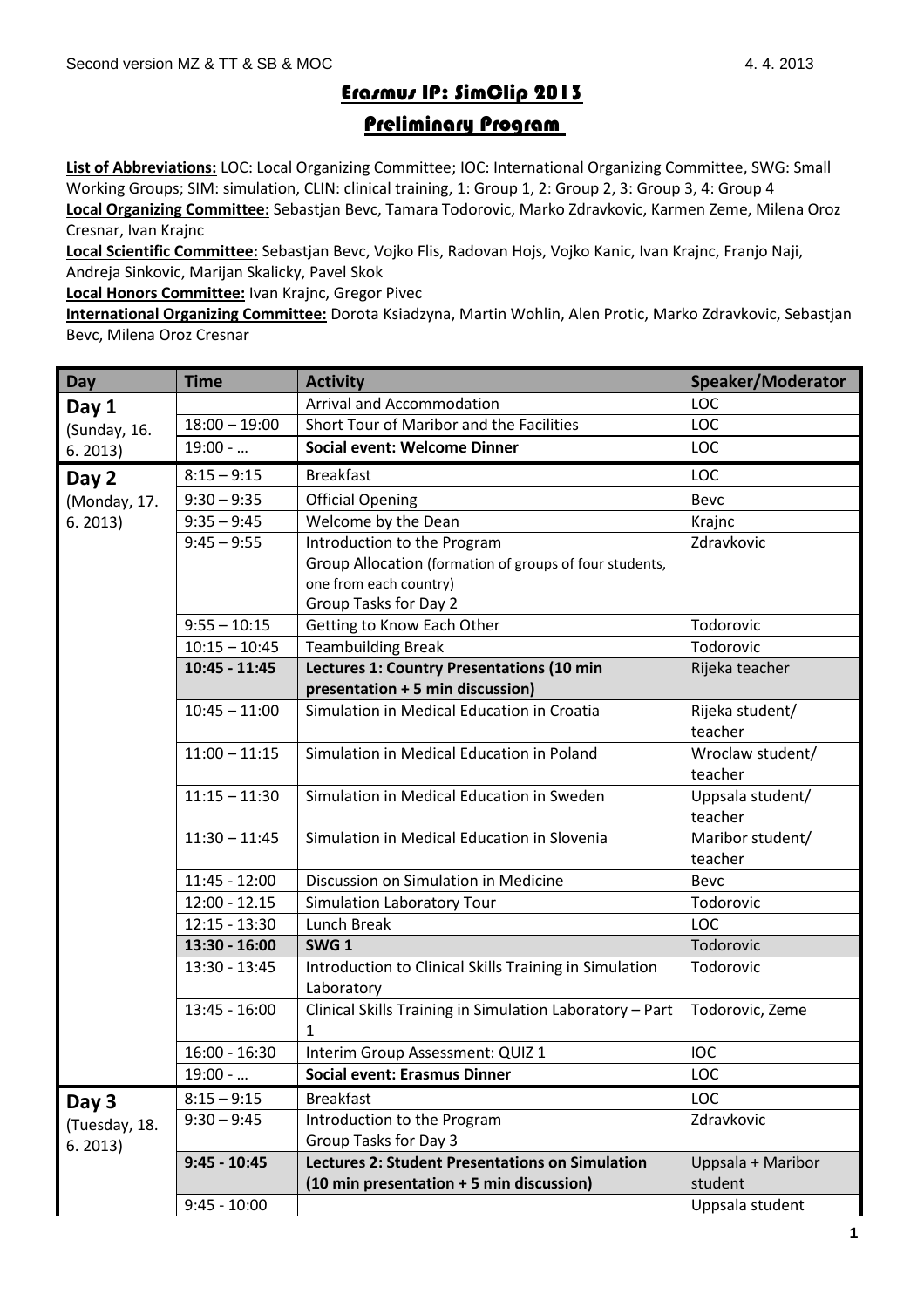| 11.02.2013<br>First version MZ in TT                                     |                 |                                                                                            |                                      |  |  |  |
|--------------------------------------------------------------------------|-----------------|--------------------------------------------------------------------------------------------|--------------------------------------|--|--|--|
|                                                                          | $10:00 - 10:15$ |                                                                                            | Wroclaw student                      |  |  |  |
|                                                                          | $10:15 - 10:30$ |                                                                                            | Rijeka student                       |  |  |  |
|                                                                          | $10:30 - 10:45$ |                                                                                            | Maribor student                      |  |  |  |
|                                                                          | $10:45 - 11:00$ | Group Discussion on Student Involvement in                                                 | Zdravkovic                           |  |  |  |
|                                                                          |                 | Simulation and Simulation Research                                                         |                                      |  |  |  |
|                                                                          | $11:00 - 11:30$ | International Food Tasting Break - Poland and<br>Croatia                                   | LOC, IOC                             |  |  |  |
|                                                                          | $11:30 - 13:00$ | <b>Lectures 3: Teachers Presentations on Simulation</b>                                    | Polish teacher                       |  |  |  |
|                                                                          |                 | (15 min presentation + 5 min discussion)                                                   |                                      |  |  |  |
|                                                                          | $11:30 - 11:50$ |                                                                                            | Wroclaw teacher                      |  |  |  |
|                                                                          | $11:50 - 12:10$ |                                                                                            | Rijeka teacher                       |  |  |  |
|                                                                          | $12:10 - 12:30$ |                                                                                            | Uppsala teacher<br>Maribor teacher   |  |  |  |
|                                                                          | $12:30 - 12:50$ |                                                                                            |                                      |  |  |  |
|                                                                          | $12:50 - 13:00$ | Group Discussion on Enhancing Teacher Involvement<br>in Simulation and Simulation Research | Wohlin                               |  |  |  |
|                                                                          | $13:00 - 13:15$ | <b>Simulation Center Tour</b><br>Bevc                                                      |                                      |  |  |  |
|                                                                          | $13:15 - 14:30$ | Lunch Break                                                                                | LOC, IOC                             |  |  |  |
|                                                                          | 14:30 - 17:00   | SWG <sub>2</sub>                                                                           | Todorovic                            |  |  |  |
|                                                                          | 14:30 - 14:45   | Introduction to Clinical Skills Training on HPS                                            | Bevc                                 |  |  |  |
|                                                                          | 14:45 - 17:00   | Clinical Skills Training in Simulation Laboratory - Part<br>2                              | Todorovic, Zeme                      |  |  |  |
|                                                                          | 17:00 - 17:30   | Interim Group Assessment: QUIZ 2                                                           | <b>IOC</b>                           |  |  |  |
|                                                                          | $17:30 - 17:55$ | Next Day Speaker Preview                                                                   | Bevc                                 |  |  |  |
|                                                                          | $19:00 - 20:00$ | Dinner                                                                                     | <b>LOC</b>                           |  |  |  |
| Day 4                                                                    | $8:15 - 9:15$   | <b>Breakfast</b>                                                                           | <b>LOC</b>                           |  |  |  |
| (Wednesday,                                                              | $9:30 - 9:35$   | Introduction to the Program                                                                | Zdravkovic                           |  |  |  |
| 19.6.2013)                                                               |                 | Group Tasks for Day 4                                                                      |                                      |  |  |  |
|                                                                          | $9:35 - 13:00$  | Lectures 4: Advanced Simulation (15 min                                                    | Uppsala teacher                      |  |  |  |
|                                                                          |                 | presentattion + 5 min discussion)                                                          |                                      |  |  |  |
|                                                                          | $9:35 - 10.00$  | <b>Abdominal Ultrasound</b>                                                                | Skalicky, Lorber,<br>Kodela A.       |  |  |  |
|                                                                          | 10:00 -10.30    | HPS (ACS + Arrhythmia)                                                                     | Zorman, Hojs,<br>Krizmaric, Bevc     |  |  |  |
|                                                                          | $10:30 - 11:00$ | Coronary Interventions                                                                     | Naji, Granda,                        |  |  |  |
|                                                                          |                 |                                                                                            | Zdravkovic                           |  |  |  |
|                                                                          | $11:00 - 11:30$ | International Food Tasting Break - Sweden and<br>Slovenia                                  | <b>LOC</b>                           |  |  |  |
|                                                                          | $11:30 - 12:00$ | Endoscopy                                                                                  | Skalicky, Lorber, Auda,<br>Krizmaric |  |  |  |
|                                                                          | $12:00 - 12:30$ | Laparoscopic Surgery                                                                       | Bergauer, Pivec, Flis                |  |  |  |
|                                                                          | 12:30 14:00     | <b>ECG Basics</b>                                                                          | Markota, Kodela M.                   |  |  |  |
|                                                                          | $13:00 - 14:00$ | Lunch Break                                                                                | LOC                                  |  |  |  |
|                                                                          | $14:00 - 16:00$ | Formation of Group Tasks for IOC                                                           | Todorovic, Zdravkovic,               |  |  |  |
|                                                                          |                 |                                                                                            | Bevc                                 |  |  |  |
|                                                                          | $19:00 - 20:00$ | Dinner                                                                                     | LOC                                  |  |  |  |
| Day 4<br>(Wednesday,<br>$19.6.2013$ -<br><b>Day 12</b><br>(Thursday, 27. |                 | SWG practical training according to schedule<br>below.                                     | <b>LOC</b>                           |  |  |  |
| 6.2013)                                                                  |                 |                                                                                            |                                      |  |  |  |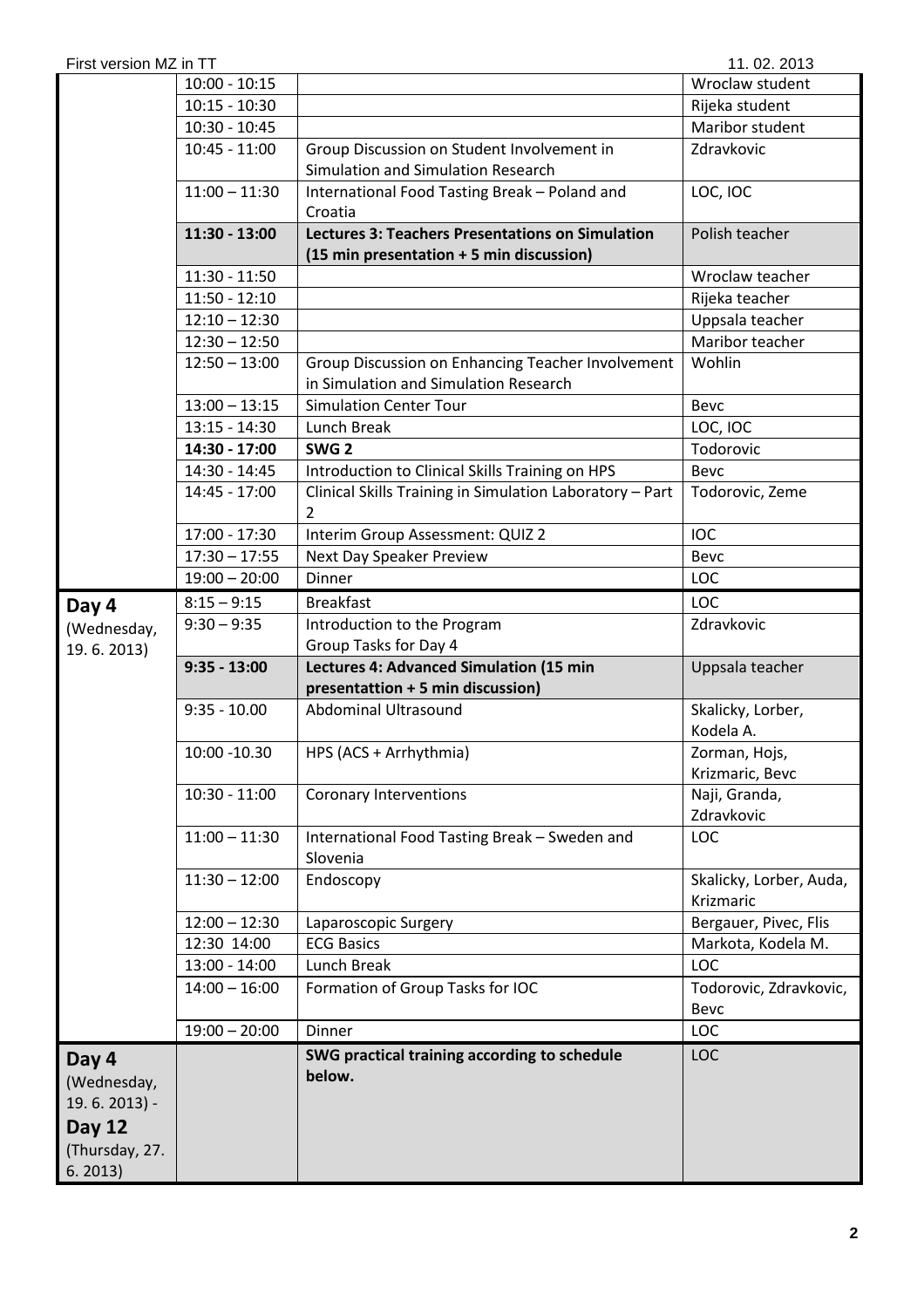| Second version MZ & TT & SB & MOC | 4.4.2013 |
|-----------------------------------|----------|
|-----------------------------------|----------|

| Day 6<br>(Friday, 21.6.<br>2013) | $20:00 - $      | <b>Social event: Sweet Tooth Evening</b>                              | <b>LOC</b>                                           |
|----------------------------------|-----------------|-----------------------------------------------------------------------|------------------------------------------------------|
| Day 7                            | $8:00 - 8:45$   | <b>Breakfast</b>                                                      | <b>LOC</b>                                           |
| (Saturday, 22.<br>6.2013)        | $9:00 - $       | Social event: Hiking Pohorje.<br>Social event: Lent Festival.         | <b>LOC</b>                                           |
| Day 8                            | $8:00 - 9:00$   | <b>Breakfast</b>                                                      | <b>LOC</b>                                           |
| (Sunday, 23.<br>6.2013)          | $9:00 - $       | Social event: Trip to Postojna Cave and Slovenian<br><b>Coastline</b> | <b>LOC</b>                                           |
| Day 13                           | $8:00 - 8:45$   | <b>Breakfast</b>                                                      | <b>LOC</b>                                           |
| (Friday, 28. 6.<br>2013)         | $9:00 - 13:00$  | <b>Objective Structured Clinical Examination</b>                      | Todorovic, Zeme,<br>Kodela A, Kodela M,<br>Auda, IOC |
|                                  | $13:00 - 14:00$ | Lunch Break                                                           | <b>LOC</b>                                           |
|                                  | $14:00 - 15:30$ | Final Debriefing and Evaluation                                       | Bevc, IOC                                            |
|                                  | $15:30 - 15:45$ | Final Team Assessment: QUIZ                                           | <b>IOC</b>                                           |
|                                  | $19:00 - 22:00$ | Social event: Farewell dinner                                         | <b>LOC</b>                                           |
| <b>Day 14</b>                    | $8:00 - 9:00$   | <b>Breakfast</b>                                                      | LOC                                                  |
| (Saturday, 29.<br>6.2013)        |                 | Departure                                                             | <b>LOC</b>                                           |

## **Small Working Groups – Schedule for Days 4 – 12:**

Each of the four groups goes through the following practical training:

- Abdominal Ultrasound (Skalicky, Lorber, Kodela A, Bevc) 2 hours of simulation, 2 hours of clinical training, 2 hours of simulation.
- Endoscopy (Skalicky, Lorber, Auda, Krizmaric) 2 hours of simulation, 2 hours of clinical training, 2 hours of simulation.
- Human Patient Simulator (Zorman, Hojs, Krizmaric, Bevc,) 6 hours.
- Coronary Interventions (Naji, Granda, Zdravkovic) 2 hours of simulation, 2 hours of clinical training, 4 hours of simulation.
- Laparoscopic surgery (abdominal surgery) (Bergauer, Pivec, Flis) 2 hours of simulation, 2 hours of clinical training, 4 hours of simulation.
- ECG basics and basic clinical skills training (Todorovic, Zeme, Kodela M, Markota, Bevc) 6 hours.

The meeting point for each day in Simulation Laboratory, where we meet at 8:45. Breakfast will be provided from 7:30 to 8.30 and dinner from 19:00 to 20:00 for each day.

| Day                                | <b>Time</b>        | <b>Abdominal</b><br><b>Ultrasound</b><br>(Skalicky,<br>Lorber, Kodela<br>A, Bevc) | <b>Endoscopy</b><br>(Skalicky,<br>Lorber, Auda,<br>Krizmaric) | <b>Human</b><br><b>Patient</b><br><b>Simulator</b><br>(Zorman,<br>Hojs, Bevc,<br><b>Krizmaric)</b> | Coronary<br><b>Interventions</b><br>(Naji, Granda,<br><b>Zdravkovic)</b> | Laparoscopic<br><b>Surgery</b><br>(Bergauer, Pivec,<br>Flis) |
|------------------------------------|--------------------|-----------------------------------------------------------------------------------|---------------------------------------------------------------|----------------------------------------------------------------------------------------------------|--------------------------------------------------------------------------|--------------------------------------------------------------|
| Day 4<br>(Wednesday,<br>19.6.2013) | $14:00 -$<br>16:00 |                                                                                   | $2 - SIM$                                                     |                                                                                                    | $1 - SIM$                                                                |                                                              |
| Day 5<br>(Thursday, 20.<br>6.2013) | $9:00 -$<br>11:00  |                                                                                   | $2 - CLIN$                                                    | $\overline{3}$                                                                                     | $1 - CLIN$                                                               | $4 - SIM$                                                    |
|                                    | $11:00 -$<br>13:00 |                                                                                   | $2 - SIM$                                                     | $\overline{3}$                                                                                     | $1 - SIM$                                                                | $4 - CLIN$                                                   |
|                                    | $13:00 -$<br>14:00 |                                                                                   |                                                               | Lunch Break                                                                                        |                                                                          |                                                              |